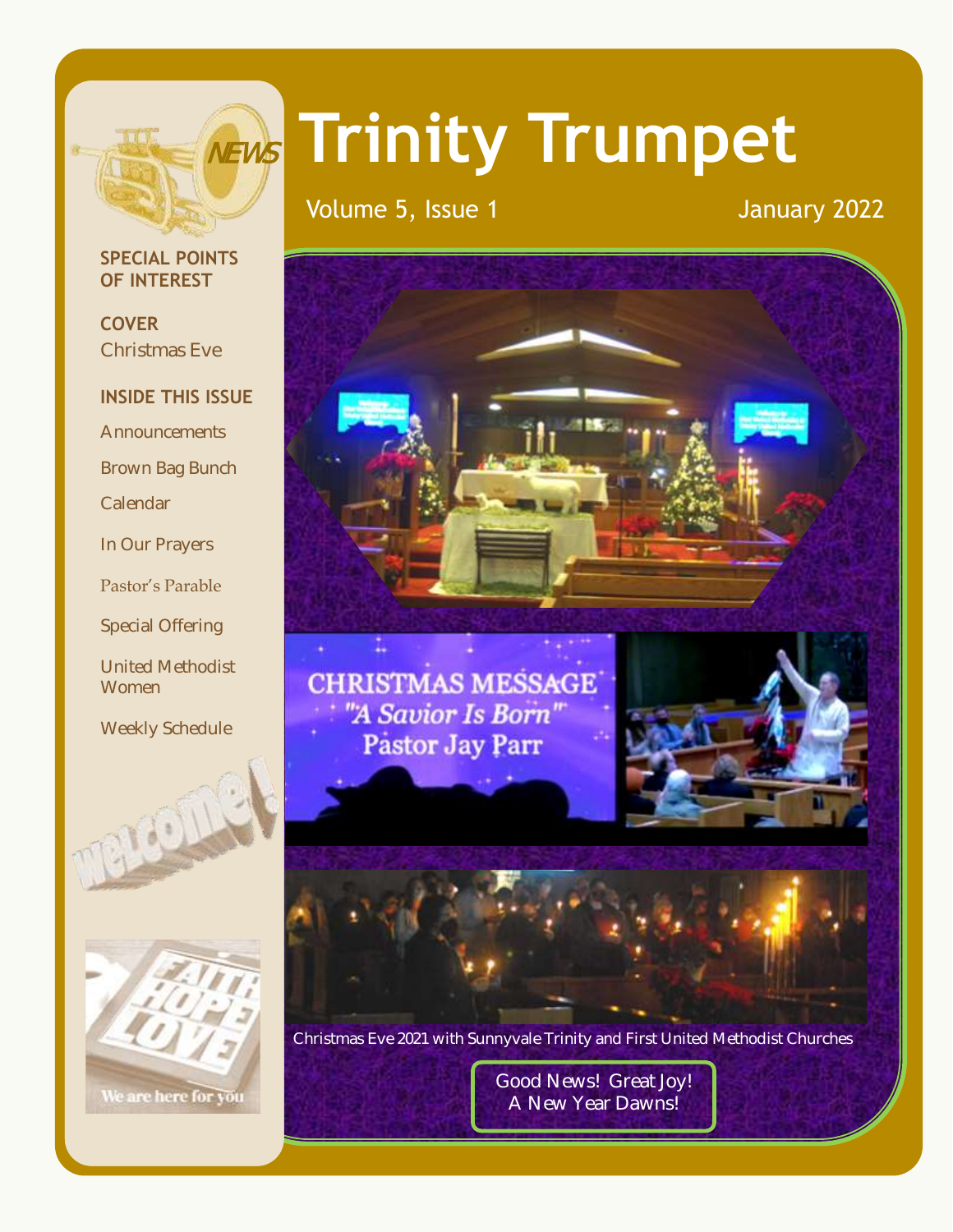Page 2

- *The Prayer Fellowship prays for many people. You are welcome to join this small group to pray for spiritual growth and healing through prayer for others. Please contact Jane D. or Pastor Jay to add to the weekly prayer list.* **We continually pray for:**
- health providers and families dealing with swiftly-increasing cases of Omicron;

-----------

- equitable distribution of COVID-19 and flu vaccines to all children and adults;
- healing for those struggling with physical and mental illness;
- people without hope who live with anxiety and fear for their futures;
- the millions of people unable to find employment whose benefits have expired;
- workers who are not treated fairly;
- those who are in prison;
- persons who lack access to clean water, children living in poverty, outdoor citizens, victims of domestic violence, and victims of elder abuse;
- strength for public safety personnel, first responders, business owners, and essential workers;
- protection for our AA/PI Asian-American/Pacific Islander neighbors experiencing continuing hate;
- justice for detained immigrants and families, especially those incarcerated in private ICE prisons, who suffer from inhumane treatment, as they wait for immigration approvals;
- empowering the church with grace, hope, and healing throughout the world as people experience turmoil, unrest, and oppressive leadership;
- people who have lost their way and endanger others;
- answers for families who have lost their homes due to fires, floods, and unusual weather;
- open minds and open hearts as we open doors to a new church future;
- listening to God's will for the global United Methodist Church as plans are made for General Conference;
- finding ways to believe, trust, and actively share our faith in God that we may be faithful disciples of Jesus Christ for the transformation of the world;
- leaders throughout the world, those in positions of authority, and all those in local, State, and Federal government positions, that the well being of people is put first;
- strength for California-Nevada Bishop Minerva Carcaño and for District Superintendent Samuel Hong as he leads the churches of El Camino Real District;
- guidance for Pastor Jay as he leads the missions of Sunnyvale Trinity and First United Methodist churches.
- As we begin the new year, we ask that you grow us closer to you than we've ever been. Rest your hand upon us. Make us strong with your strength, wise in your ways, patient with each other and ourselves. Keep us humble. Keep us in good humor. Let your peace and your joy surprise us. Amen.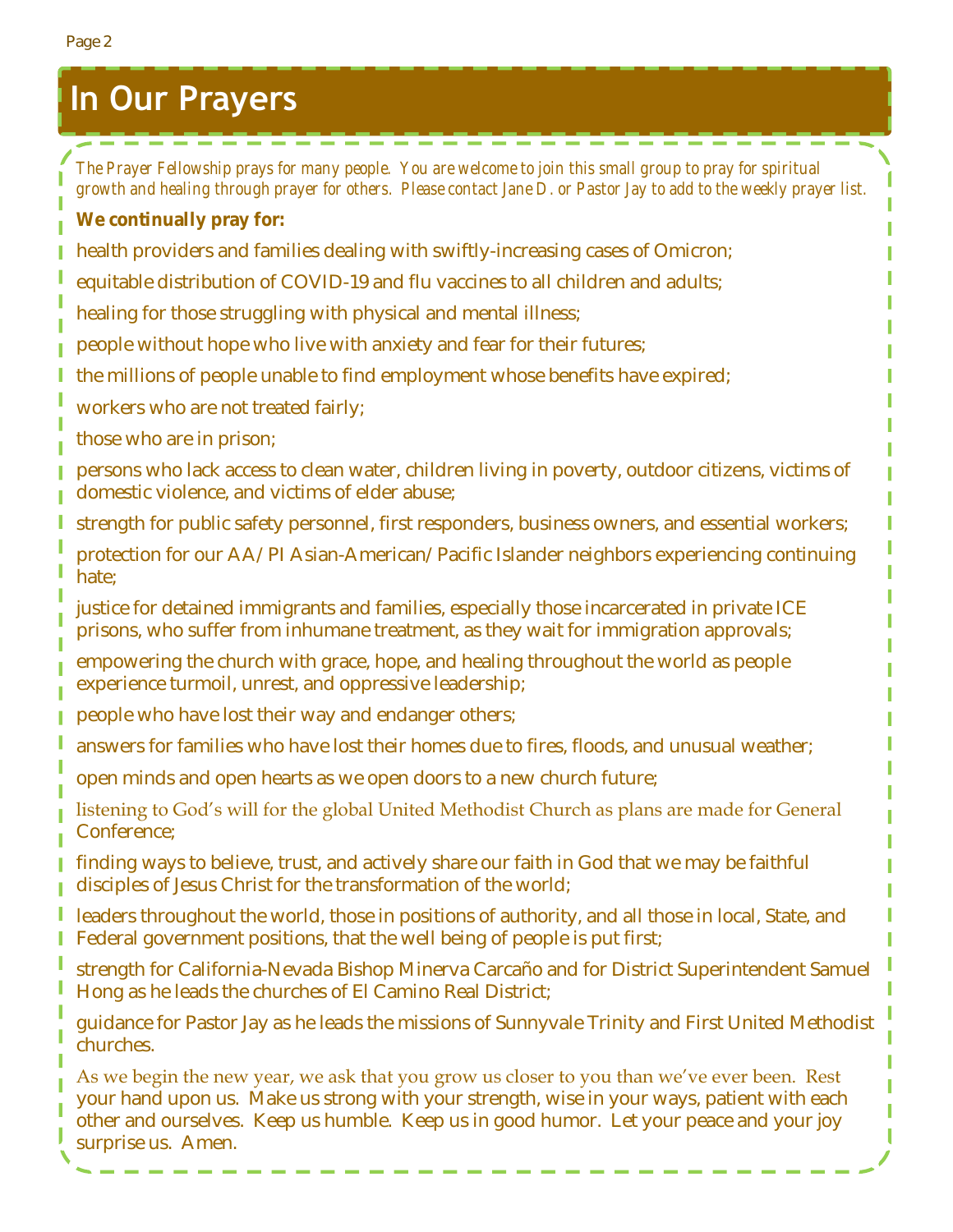### **Pastor's Parable**

#### Happy New Year!

But first, what a glorious Advent season and Christmas Eve! I thought the Christmas Eve service was magical with our two churches worshiping together. We had 80 inperson attendees and over 40 online—120+ in total attendance.

I think we all have missed having a Christmas Eve cand lelight service throughout the pandemic. I heard from a few online worshipers that the candlelight portion of the service was incredible to view livestreamed. Also, I thought the music was terrific! Thank you to our musicians and singers for the fabulous special music throughout Advent and Christmas Eve. I know we all enjoyed singing Christmas carols in the sanctuary for the first time in two years.

A big thank you also goes to the worship leaders and participants from the two c h u r c h e s — s c r i p t u r e readers, Advent/Christmas candle lighters, ushers, tech support, worship teams and office managers. Your servant leadership allowed this Advent and Christmas season to be terrific.

Finally, another big thank you goes to our education teams at each church for their support of our youth ministry during Advent/ Christmas. FUMC had a Christmas pageant and TUMC had a Christmas party that were wonderful experiences for our children and youth. It is so noticeable that the two churches place a high priority on our church young people.

What a blessed Advent and Christmas season. Yes, a savior is born - He is Christ the Lord!

As we go into the new year, I thought it would be good to update everyone on our merger progress. You may recall that Bishop Carcaño and her Cabinet (the direct reports to the Bishop) reviewed our October 2021 merger proposal and were quite pleased. We were asked to answer a few more merger questions prior to final approval. The two church leadership teams have discussed these items at their respective Administrative Council meetings and have given

unanimous approval to our answers.

The questions we were asked covered areas of staffing for the new merged church. The Bishop and Cabinet wanted to be sure we are planning to invest in important growth areas of the church, such as young families with children and youth.

I have summarized our answers in a document that will be sent for review at the Cabinet meeting in late January. Once the Cabinet has approved our responses, we will then schedule a Charge Conference for each church so their respective leadership teams can vote to approve the merger. The estimated timeframe for an approved merger is March/ April 2022.

I look forward to our ministry together in January!

Blessings,



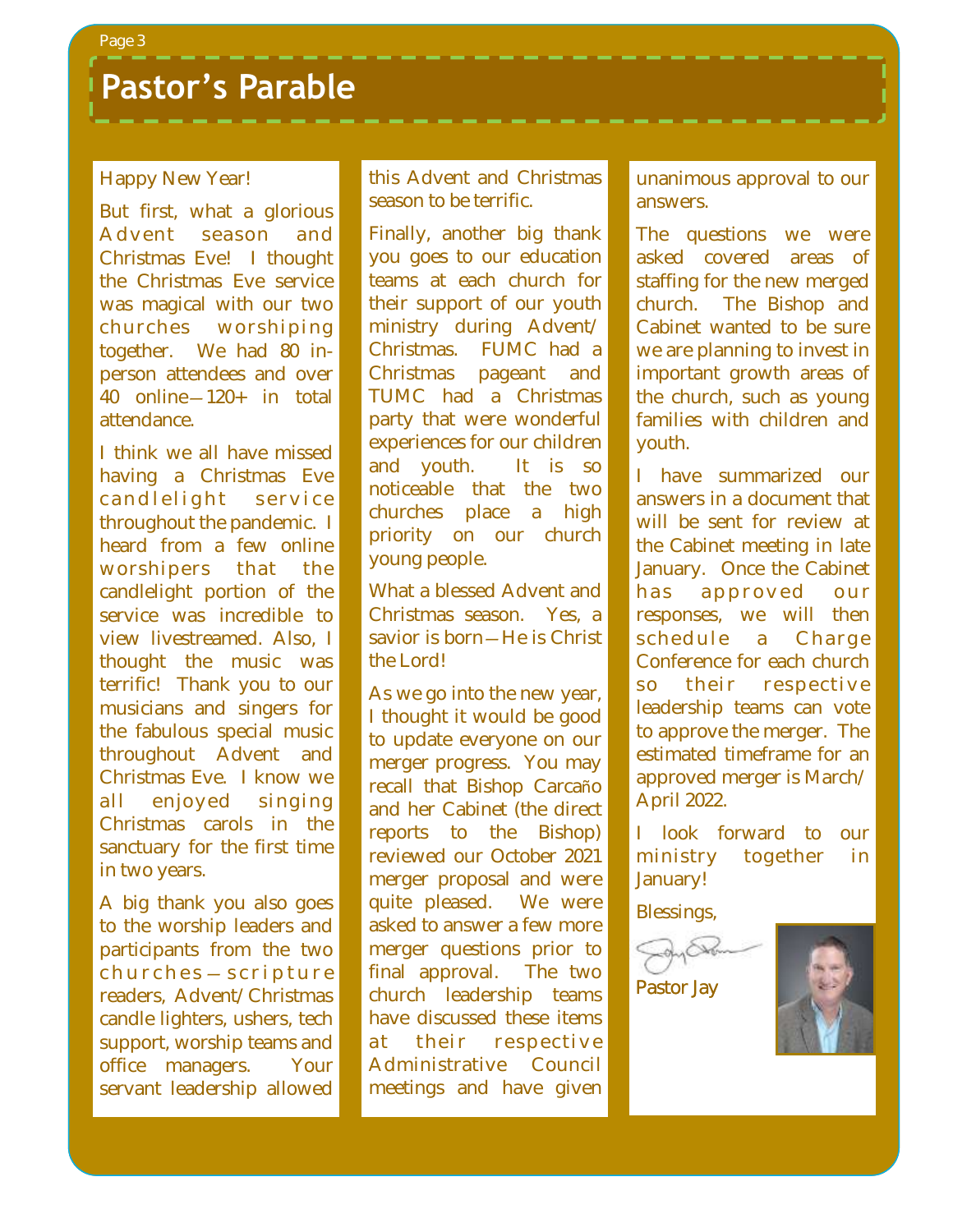Page 4

# **ANNOUNCING TRINITY ACTIVITIES**

**WORSHIP AT SUNNYVALE TRINITY UMC.** Worship is held every Sunday morning at 9:15. We welcome in-person and Zoom worshipers in a hybrid environment. A weekly email is sent on Friday by Pastor Jay to all members and friends and includes the worship program. Please contact the church office to be added to the email.

**FELLOWSHIP TIME** happens in the Library and on Zoom following the Benediction and Closing Music. People on Zoom are invited to open audio/video options and join the conversation after worship.

**CHILDREN AND YOUTH SUNDAY SCHOOL** is held in-person and on Zoom for boys and girls through high school age and is available at 9:15 am using Zoom Meeting ID 631 664 6240; Passcode 5350202. Treblemakers meet along with Sunday School with Lisa. In-person Sunday School is in Room 2 in the Education Building. Youth Group meets each first and third Sunday at 12:30 pm in the Library and on Zoom using ID 797 769 8229; Passcode 525536.

**ADULT SMALL GROUPS.** We offer two small groups on Sundays. The 10:45 am group uses Zoom Meeting ID 207 473 9152, Passcode 905898, and the 1 pm group uses Zoom Meeting ID 631 664 6240, Passcode 5350202. All are welcome to attend.

**SUPPORT SUNNYVALE COMMUNITY SERVICES.** You can support SCS through your fully tax -deductible financial contribution. Click [SCS Donation](https://svcommunityservices.org/donate-online/) to make your donation directly or mail your check to Trinity UMC, PO Box 70199, Sunnyvale, CA 94086, with a note to donate to SCS.

**WEST VALLEY COMMUNITY SERVICES** uses donations from Trinity UMC to fund its laundry program. Checks can be written to Trinity UMC noting "WVCS" in the memo line. Click [WVCS](https://www.wvcommunityservices.org/donate-now-covid19) to make your donation directly and note for "Laundry Program."

**MEN'S BREAKFAST FELLOWSHIP** will gather on Zoom at 7 am on Wednesday, January 19, 2022. Bring your coffee, cereal, homemade bread, pancakes, waffles, OJ—your treat—and sign on to Zoom while eating your breakfast and catching up. All men are invited to join in the conversation. Remember to set your alarm and join the Fellowship. Meeting ID 429 049 2043, Passcode 583535.

**UNITED METHODIST WOMEN (UMW).** All women are invited to gather for their hybrid meeting, in person and on Zoom, in Room 2 in the Education building on January 11 at 9:30 am. Following a short business meeting, Gloria C. will review the book "Women in the Whitehouse." You are welcome to contact Jane D. or the office for more information. Meeting ID 220 379 4382; Passcode 7831552.

**PRAYER FELLOWSHIP** meetings are on Zoom at 7 pm on Thursdays. Meeting ID 220 379 4382, Passcode 7831552. Please contact Jane D. or Pastor Jay to request prayers. If you need immediate spiritual support, please contact Pastor Jay at 408.621.1418 or the church office.

**FUND FOR HUMANITY.** Do you need a special gift for a friend or family member? An opportunity to send an alternative gift is encouraged all year by making a donation to Trinity's Fund for Humanity alternative giving program. The Fund brochure with instructions and suggestions for recipient organizations is [available on our website](http://www.trinityumcsunnyvale.org/docs/Images/2020%20Web%20Fund%20for%20Humanity.pdf) [www.trinityumcsunnyvale.org.](http://www.trinityumcsunnyvale.org)

**Wi-Fi HOT SPOTS AVAILABLE ON CAMPUS**. When you have meetings on campus and need access to the Internet, you will find hot spots in the Johnson-Shaner Room (jsroom *or* jsroom5G), Education Building (Nick's Hall/Education), and the Fireside-Library Room (fireside *or* fireside5G). The passcode for all locations is tumc-stjohns-1601-totomundo. Please contact Bob McGowan should you have questions.

**HUMAN RELATIONS DAY—January 16, 2022.** We join other UMC congregations to support neighborhood ministries through Community Developers, community advocacy through United Methodist Voluntary Services and work with at-risk youth through the Youth Offender Rehabilitation Programs. Please be prepared to give generously to this Special Sunday celebration.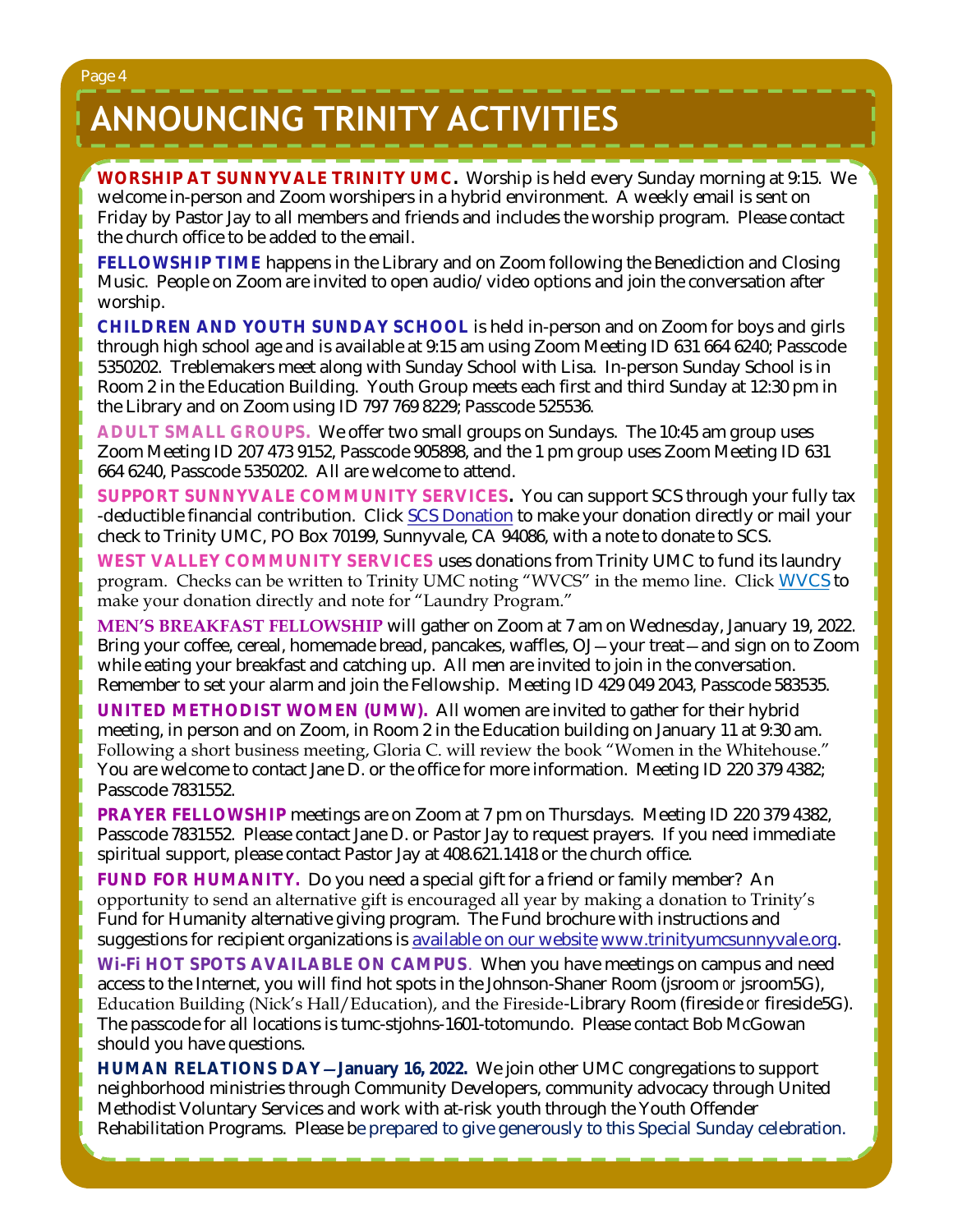## **Meetings and Projects**





**UMW GENERAL MEETING** January's meeting will be held January 11 at 9:30 am, starting with a short business meeting.

The program will start at 10:15 am with Gloria C.'s presentation of a book review on "Women in The White House."

We will be meeting in person in Room 2 or on Zoom (Meeting ID 220 379 4382 Passcode 7831552) —you choose.

The 2022 Program Book which was ordered has yet to arrive.

Treasurer, Jane D., will send the 2021 tax deduction statements this month. They will include our 2022 pledge cards.

Gloria C.

#### **PROJECT DAYS**

- **2022 Dates:** January 7 and 21 February 4 and 18
- **Time**: 10 am until 2:30 pm
- **Place**: Room 2
- **Bring your own**: drinking water, lunch, mask, and project
- **Provided**: simple snacks, hot water for tea, coffee, and cocoa

#### **ONE WARM SCARF PROJECT**

Jane D. reports she has 150 scarves ready to be blessed and delivered. She is hoping for a little better weather to move forward on this project.

Chris C. and her busy fingers knitted around 70 scarves and donated them to West Valley Community Services.

Thank you to all of the ladies involved in this project.



#### **how do your gifts support human relations? january 16, 2022**

Human Relations Day calls us to make an impact in communities where our brothers and sisters in Christ lack the resources or tools to reach their God-given potentials. Our gifts are part of building community through faith-based volunteer programs, community developers and programs that work with at-risk teens. We observe this churchwide Special Sunday in recognition of the message Jesus demonstrated during his life: **Each of God's children are equally important.**

# **This 'n That**

#### **HELPING HANDS The Brown Bag Bunch**

**ON HOLD Volunteer for a shift at Sunnyvale Community Services** 

Currently on hold due to a COVID outbreak at Sunnyvale Community Services. Volunteers are needed for this once-a-month project. We anticipate returning in February and March to fill bags with food for low-income people. Contact Ken for details.

Ken R.

#### **GOOD NEWS TRAVELS** Reprinted with permission of Lofty Lou's Yarn Shop

Lofty Lou's

#### **We Our Customers**

…and their wonderful relatives! Customer Sue D. shared the story of her mother-in-law, Jane D., who has made more than a hundred warm scarves for the homeless. It's part of the **[One Warm Scarf](https://r20.rs6.net/tn.jsp?f=001NotWQ_2hqOtKaWGSRRoKzP6vDQIcribRFlHn1Y0JHEVliDkLuoe4s-ldP9o09C0_10NhKeijxWp2Ej1eNxbLH7UU7p3o92MPxZaztPGTFRYrdOAWARXeC3PC3jwzIbetSteqM7Qn74jxnUwJbqrowA==&c=tp2Vx6hUZObF_HUCxGeIxfmgnfwLpT3eE12IF6AsrMRTHJeu4a0o7g==&ch=ka7diK4RhDpW)  [Project](https://r20.rs6.net/tn.jsp?f=001NotWQ_2hqOtKaWGSRRoKzP6vDQIcribRFlHn1Y0JHEVliDkLuoe4s-ldP9o09C0_10NhKeijxWp2Ej1eNxbLH7UU7p3o92MPxZaztPGTFRYrdOAWARXeC3PC3jwzIbetSteqM7Qn74jxnUwJbqrowA==&c=tp2Vx6hUZObF_HUCxGeIxfmgnfwLpT3eE12IF6AsrMRTHJeu4a0o7g==&ch=ka7diK4RhDpW)**, whose mission is to "help the world without the exchange of money—moving things from people who have to people who  $\mathbb I$ don't have."



 $RWS$  from  $MSS$ 

Of the 120 scarves and six hats shown above, Jane made 108 of the scarves; her friends made the others and the hats. That's Jane below, with Sue's granddaughter, Caroline. We can't think of a



better way to share the fiber-craft you love and to pass along the warmth of the holidays to those less fortunate. Isn't that what it's all about?

*Editor's Note: Volunteers are always welcome to join the One Warm Scarf Project. Please contact Jane for more information.*